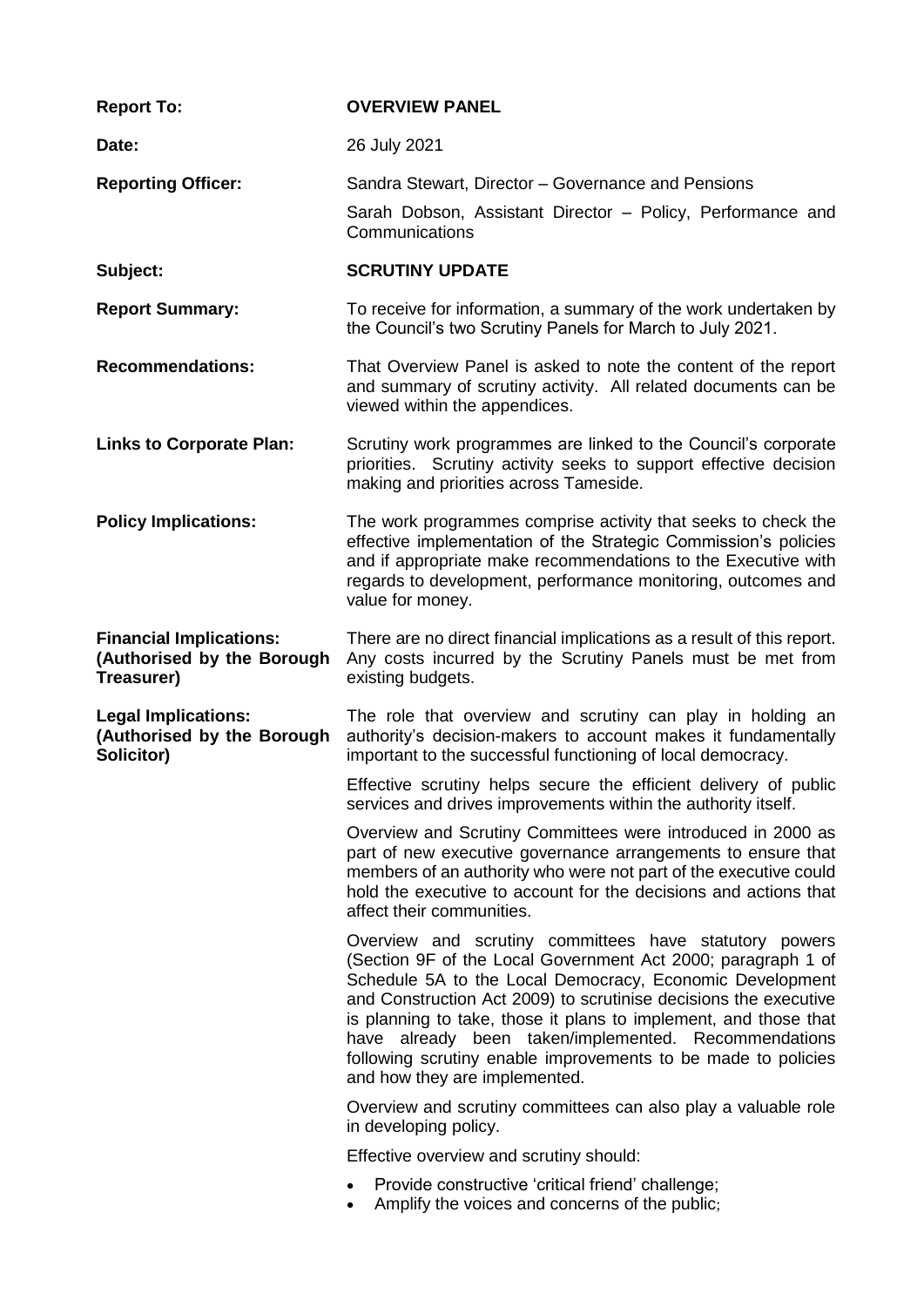- Be led by those independent of the decision makers who take responsibility for their role; and
- Drive improvement in public services

Risk Management: Regular updates to Overview Panel provide assurance that scrutiny is progressing with an effective work programme, supporting good decision making and service improvement.

**Access to Information:** The background papers relating to this report can be inspected by contacting Paul Radcliffe, Policy and Strategy Lead by:

Telephone: 0161 342 2199

e-mail: [paul.radcliffe@tameside.gov.uk](mailto:paul.radcliffe@tameside.gov.uk)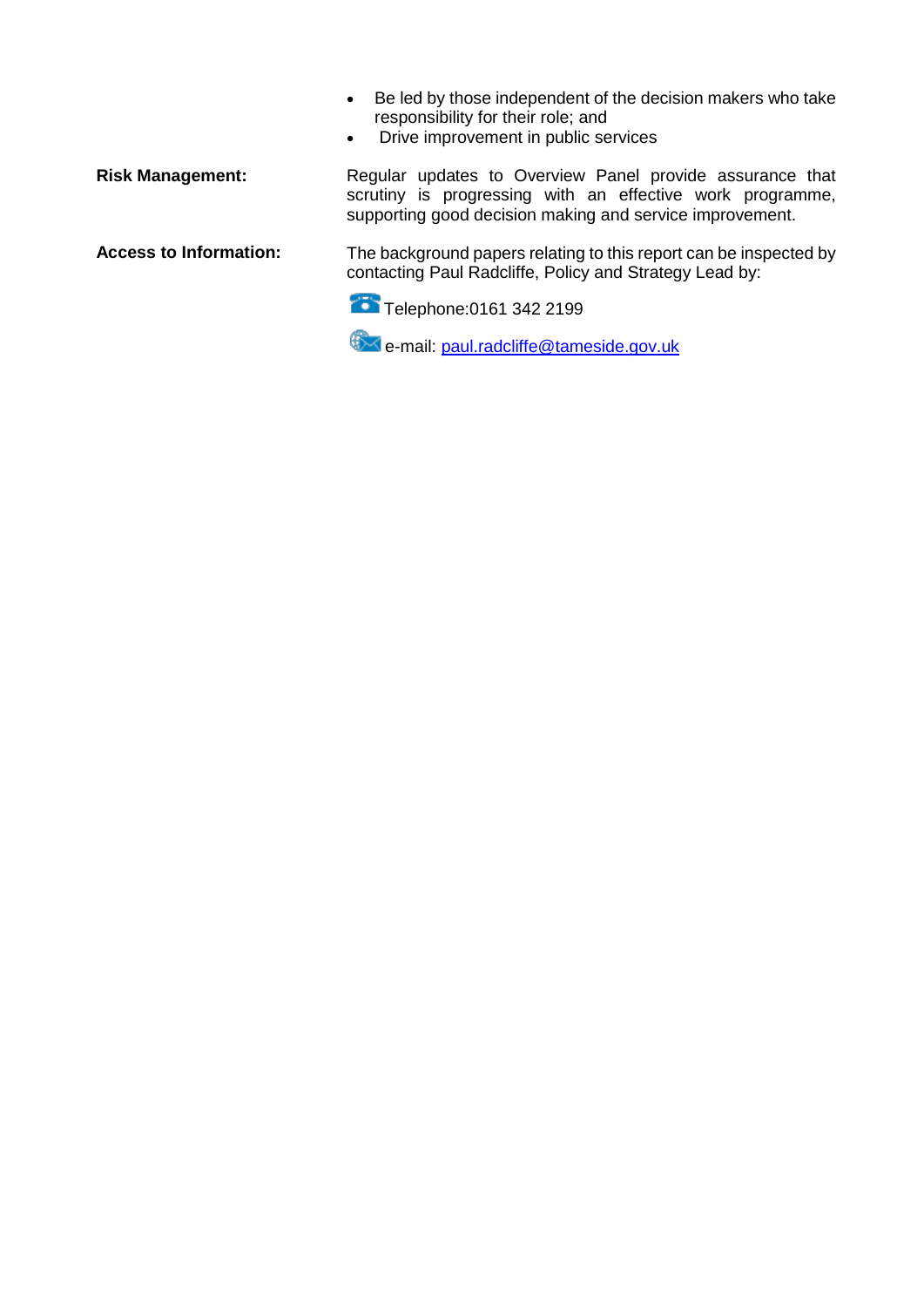# **1. INTRODUCTION**

- 1.1 The Scrutiny Update provides a platform for appropriate insight, activity, outcomes and proposals to be relayed. This method of reporting supports the improved responsiveness of scrutiny work and also prevents any delay in the communication of key messages.
- 1.2 The report, by nature, aims to provide members with a general summary of Scrutiny activity and proposals. It remains that all reports produced by Scrutiny as a result of in-depth review will be tabled separately at the earliest opportunity.

# **2. SCRUTINY ACTIVITY**

2.1 Scrutiny in practice remains mindful of the suitability and appropriateness of timings with regards to the impact and value of planned activity. This includes the selection and order of topics and updates to be received during the year. The annual work programmes and priorities were agreed at the June meetings and this coincides with consultation activity for which a valued response and input can be achieved. The tables below provide a summary and chronology of scrutiny activity.

#### **Figure 1: Breakdown of activity at the formal Scrutiny Panel meetings PLACE AND EXTERNAL RELATIONS**

| 9 March 2021 |                                                                                                                                                                                                                                                                                                         |           | 8 June 2021                                                                                                                                                                                                                                                                                                                                                   |  |  |
|--------------|---------------------------------------------------------------------------------------------------------------------------------------------------------------------------------------------------------------------------------------------------------------------------------------------------------|-----------|---------------------------------------------------------------------------------------------------------------------------------------------------------------------------------------------------------------------------------------------------------------------------------------------------------------------------------------------------------------|--|--|
| $\bullet$    | The Panel met Chief Superintendent<br>Rachael Harrison; Superintendent Rob<br>Cousen; Councillor Allison Gwynne,<br>Executive Member, Neighbourhood<br>Services; and Ian Saxon, Executive<br>Director, Neighbourhood Services to<br>receive an update on the response to<br>the HMIC inspection of GMP. | $\bullet$ | The Panel met Paul Smith, Assistant<br>Director; Alison Lloyd-Walsh, Head of<br>Facilities, Climate and Energy Management;<br>and Graham Hall, Climate and Energy<br>Manager, to receive an update and overview<br>of the Council's future vision, strategic<br>priorities and commitments to climate<br>change and improving<br>the<br>local<br>environment. |  |  |
|              | received<br>Panel<br>the<br>formal<br>The<br>response submitted to the consultation<br>on the Community Safety Strategy.                                                                                                                                                                                | $\bullet$ | The Panel discussed and agreed the annual<br>work programme for 2021/22.                                                                                                                                                                                                                                                                                      |  |  |

| <b>INTEGRATED CARE AND WELLBEING</b>                                                                                                                                                                                                                                     |  |  |  |
|--------------------------------------------------------------------------------------------------------------------------------------------------------------------------------------------------------------------------------------------------------------------------|--|--|--|
|                                                                                                                                                                                                                                                                          |  |  |  |
| 11 March 2021                                                                                                                                                                                                                                                            |  |  |  |
| The Panel met Councillor Eleanor Wills,<br>Executive Member, Health, Social Care<br>and Population Health; and Sarah Exall,<br>Population Health Consultant,<br>to<br>the<br>receive an<br>update<br>on<br>re-<br>commissioning of the<br>health<br>improvement service. |  |  |  |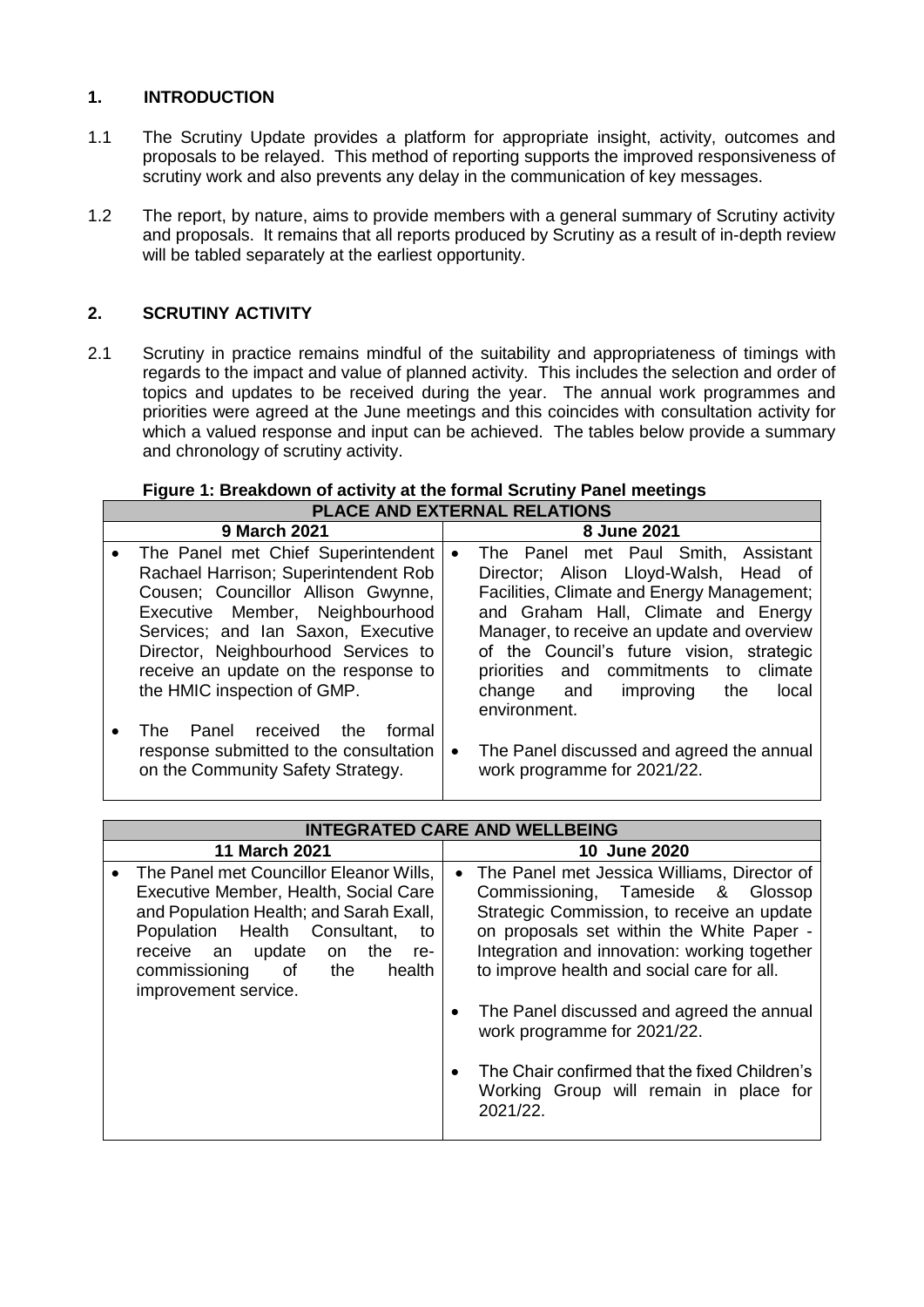#### **Consultation and Engagement**

- 2.2 Scrutiny will remain suitably informed of engagement activity and open consultations at a local, regional and national level. The Integrated Care and Wellbeing Scrutiny Panel has recently submitted a formal response to the following local consultation.
	- Health Improvement Service Consultation– 21 April 2021, **APPENDIX 1.**

#### **Check and Challenge**

- 2.3 An important part of the work undertaken by Scrutiny is 'check and challenge'. This includes the review key issues such as service changes or outcomes from inspection. Arrangements are made to ensure the appropriate Scrutiny Panel receives a timely update with the option to submit a formal response based on findings.
- 2.4 The HMIC inspection of Greater Manchester Police took place April to June 2020. The aim of the inspection was to review the overall service provided to victims of crime in Greater Manchester. The inspection report was published in December 2020, with findings highlighting a number of areas of concern with regard to non-emergency calls unanswered, crime recording and assessing the needs and vulnerability of victims.
- 2.5 The Place and External Relations Scrutiny Panel requested an update from GMP at the meeting on 9 March 2021. The Panel submitted the following response:
	- Greater Manchester Police HMICFRS Inspection 24 March 2021, **APPENDIX 2.**

#### **Keeping Scrutiny Members Informed**

- 2.6 All Scrutiny Panel members receive a monthly update email, with the purpose of raising awareness to a variety of materials to support their role, provide access to scrutiny resources and the ongoing opportunity for councillors to contribute and share any open consultations and engagement exercises. This will continue to include a wide variety of topic areas for consideration.
- 2.7 The update email also includes links to Greater Manchester Priorities and the work of the Combined Authority Scrutiny Panels. This email provides a further opportunity to inform members how the work of scrutiny is shared and reported within the Council. The most recent updates were sent in March and July 2021, **APPENDIX 3 & 4**.

## **3. RECOMMENDATIONS**

3.1 As set out on the front of the report.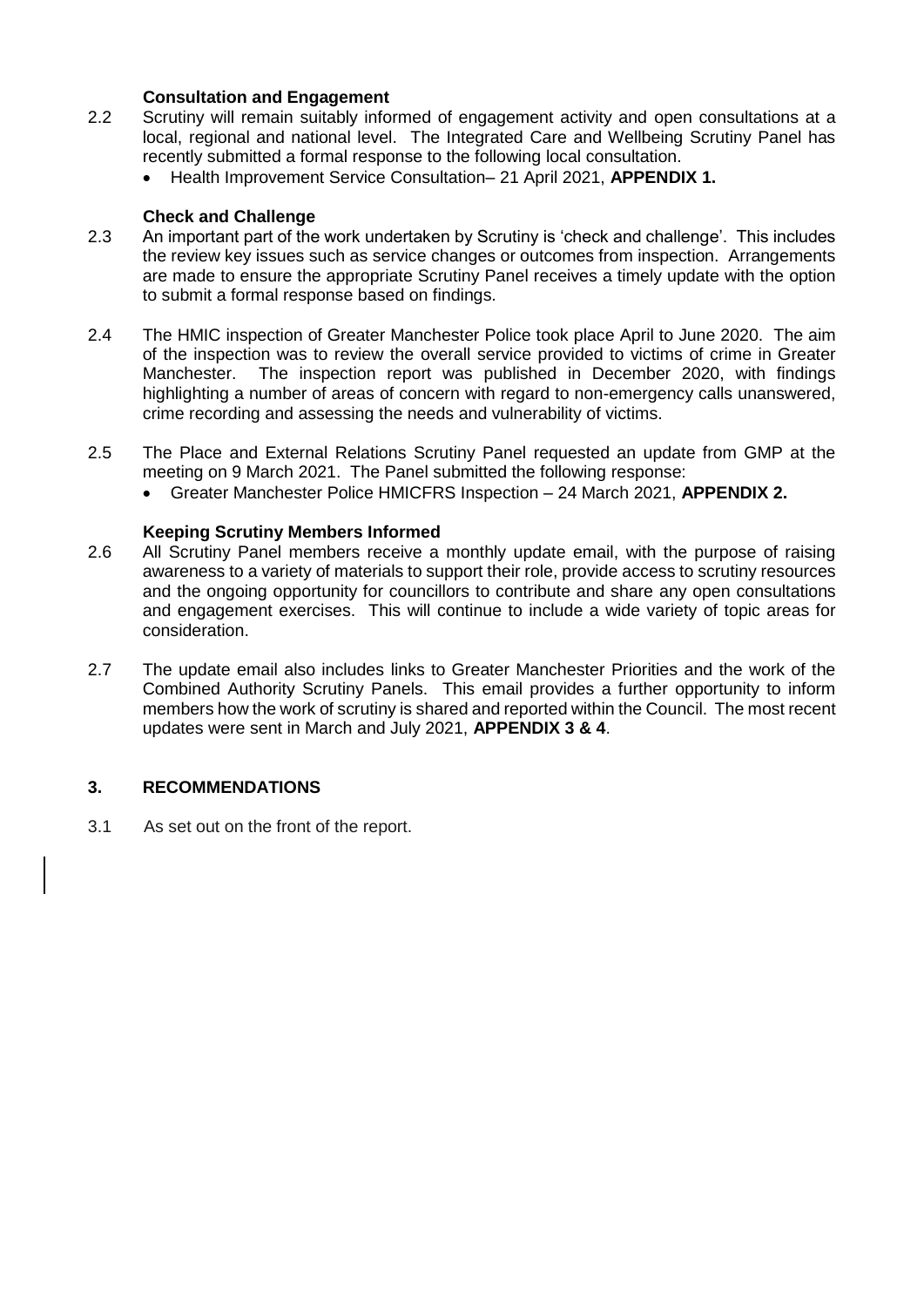# **APPENDIX 1**

**STALYBRIDGE** 



**Councillor Eleanor Wills** Executive Member Health, Social Care and Population Health

**Jeanelle De Gruchy** Director of Population Health **Chair of the Integrated Care and Wellbeing Scrutiny Panel**

**Councillor Teresa Smith**

Tameside One Market Place Ashton-under-Lyne OL6 6BH

Email: Teresa.smith@tameside.gov.uk<br>Phone: 0161 342 2199 0161 342 2199 Ask for Paul Radcliffe Date: 21 April 2021

Dear Councillor Wills,

#### **Health Improvement Service Consultation**

I write on behalf of the Council's Integrated Care and Wellbeing Scrutiny Panel. At a meeting on 11 March 2021, the Scrutiny Panel received an update on proposed changes to the Health Improvement Service. Members have continued to remain suitably informed of local challenges and the range of factors that contribute to poor health outcomes and inequalities.

ASHTON-UNDER-LYNE · AUDENSHAW · DENTON · DROYLSDEN · DUKINFIELD · HYDE · LONGDENDALE · MOSSLEY

The Scrutiny Panel seeks to submit a formal response to the Health Improvement Service consultation. This letter therefore aims to provide a summary of collective discussion points and to express any issues and concerns raised. Members are particularly aware that there is a significant need to raise general awareness and to support behaviour change.

In order to address the significant and far-reaching impacts of Covid-19, Scrutiny has adapted accordingly to consider appropriate matters with a keen eye on recovery and community resilience. With residents directly impacted by the pandemic, it will become increasing important to assess vulnerability, access to support for individuals and potential barriers going forward.

The scale of local health needs are apparent when considering almost 20% of the adult population in Tameside are smokers; 71% of adults are overweight or obese; and growing concerns around childhood obesity. Smoking also remains the primary cause of ill health and early death in Tameside. It is hoped that available health and economic data can inform future strategy and ensure support is available in the right areas to help people make the necessary changes to improve their personal health and wellbeing.

The current contract, due to end in 2022, provides a range of support services aimed at some of the more prevalent health issues that result in poorer outcomes. This includes the impacts of smoking and obesity and associated conditions. It is also apparent that budget pressures and savings targets will be unavoidable for the service over coming years.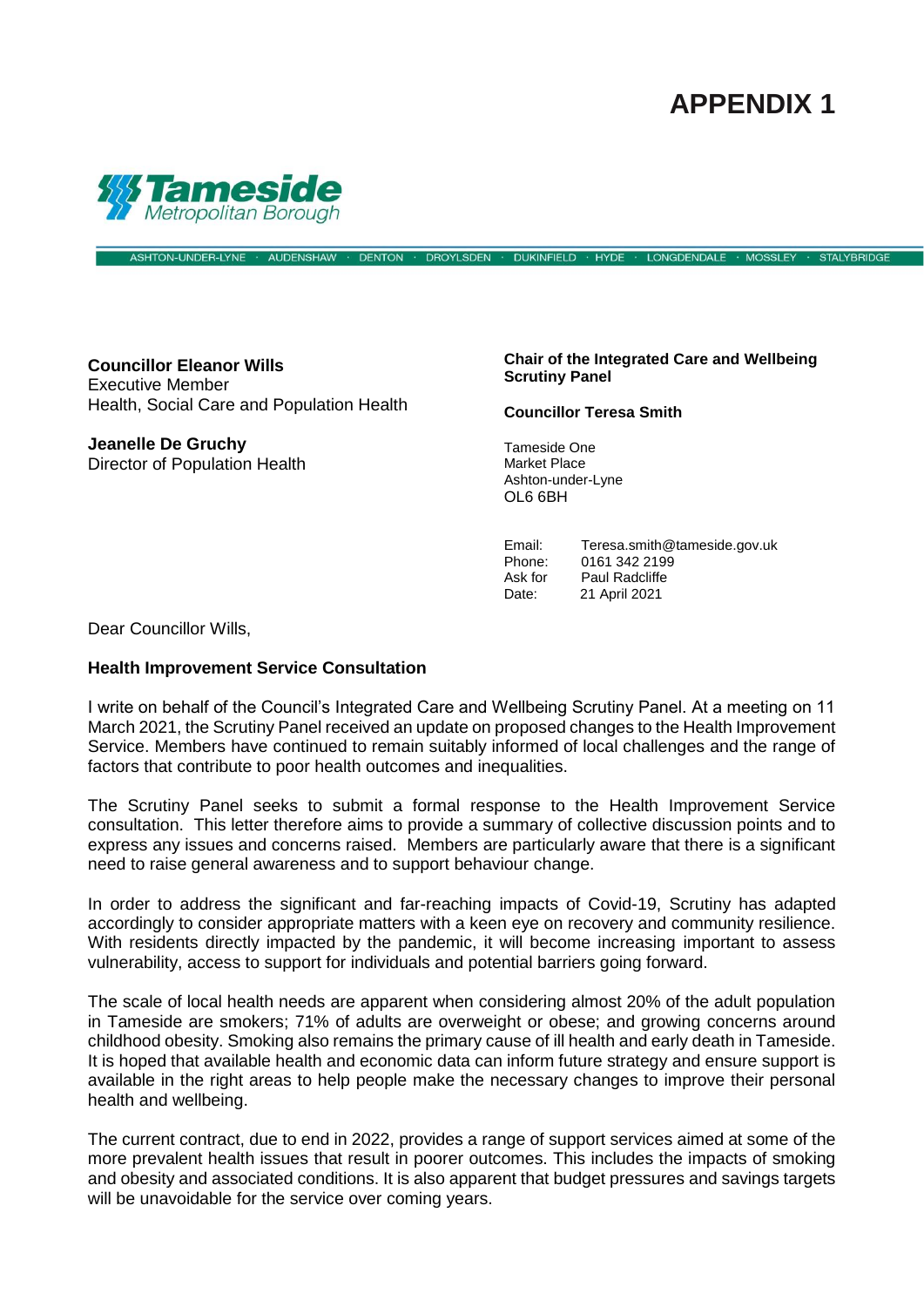It was encouraging to hear that the service has continued to work with residents during Covid-19, with new digital methods introduced to ensure people can continue to gain access a range of services while staying safe.

The proposals detailed within the consultation show a plan to have three new services: Oral Health (which will remain largely the same), Smoking Cessation and Community Wellness, which will focus on healthy weight and community NHS Health Checks. The services will also help signpost additional provision such as any issues with sleep, stress and mental health problems.

I have listed points from the meeting below, which are to be viewed as individual responses from members, under the collective of the Council's Integrated Care and Wellbeing Scrutiny Panel. I would be grateful if on receiving this letter you are able to take the appropriate action to ensure submission of the response prior to the consultation deadline of 13 May 2021. I do also hope the response can be referenced in future reports and may support wider governance requirements in terms of Scrutiny engagement and feedback used to inform decision making in this area.

- The Health Improvement Service provides a vital level of preventative support to a range of local health needs. Despite future budgetary pressures, there remains an ongoing need to support the general health improvement of our population and provision regarding health and lifestyle choices.
- It will be important to assess the impact of planned service changes and future pressures to monitor the ongoing benefit of support through data, case studies and the journey of individuals. This can help review the continued effectiveness of interventions set within the wider health economy and public service sustainability.
- Members are supportive of proposed changes with a greater separation between each aspect of the service. It is expected that the service will need to build on recent developments and adaptations to maintain the level of reach and impact within communities.
- With plans to improve community reach and reduce some of the more personalised aspects of support, there may be a future need to monitor how this will affect the number of residents accessing support and sustainable outcomes.
- It was explained that the Community Wellness Service would look different to the existing offer. This will require an appropriate level of community engagement to ensure the voice and opinions of residents are factored within any changes to improve equity of access and to remove any known barriers.
- That communication and signposting remain a key aspect. With regards to smoking cessation this may require a range of alternative methods being explored through existing or new partnerships, should direct community engagement reduce as detailed with proposals.
- To explore any existing gaps and barriers that may prevent individuals from accessing support. To establish a clear and consistent message on life choices, disproportionate impacts and equalities regarding protected characteristics groups. Work in this area may benefit from case studies or real life examples to make common concerns and health risks more relatable.
- Significant challenges going forward to address the healthy weight of our children and young people. Part of the new service will be based on community development and members are keen to ensure that where any multigenerational issues are identified within a single household that a targeted and tailored approach can remain available to families.
- With changes planned to generate greater reach, this will remove the one-to-one support currently offered for healthy eating. It will be of interest to monitor how sustainable the new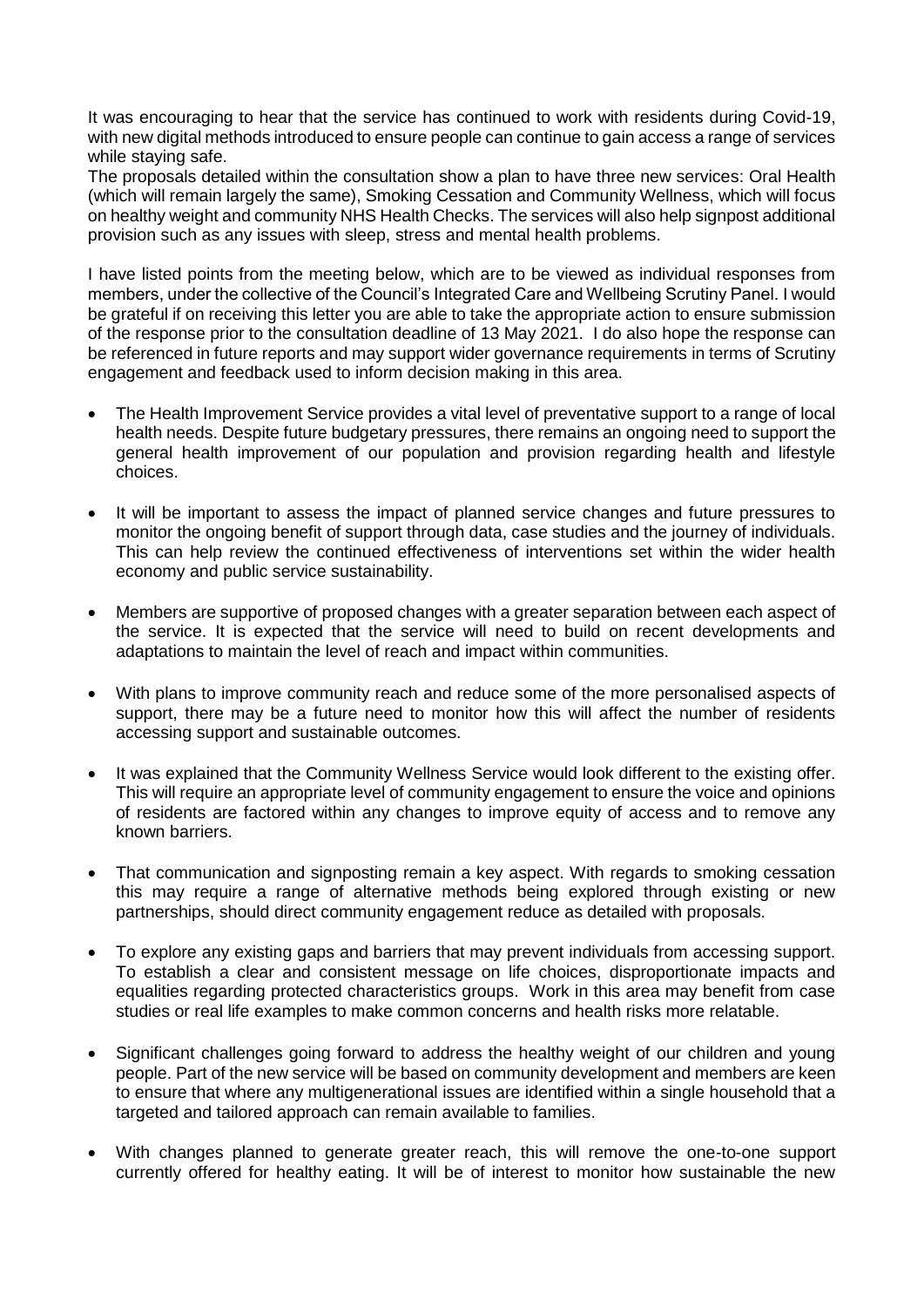methods will become, with an expected need to tie into existing partnerships across the public sector, housing providers, local businesses, the community and voluntary sector and education.

- There will be an ongoing need to acknowledge and reflect on Covid-19 and external pressures, which may affect the service.
- That where appropriate, the Executive involve scrutiny in future development stages.

If further clarity is needed on any of the above points, please do not hesitate to contact me.

Yours sincerely,

**Councillor Teresa Smith Chair – Integrated Care and Wellbeing Scrutiny Panel**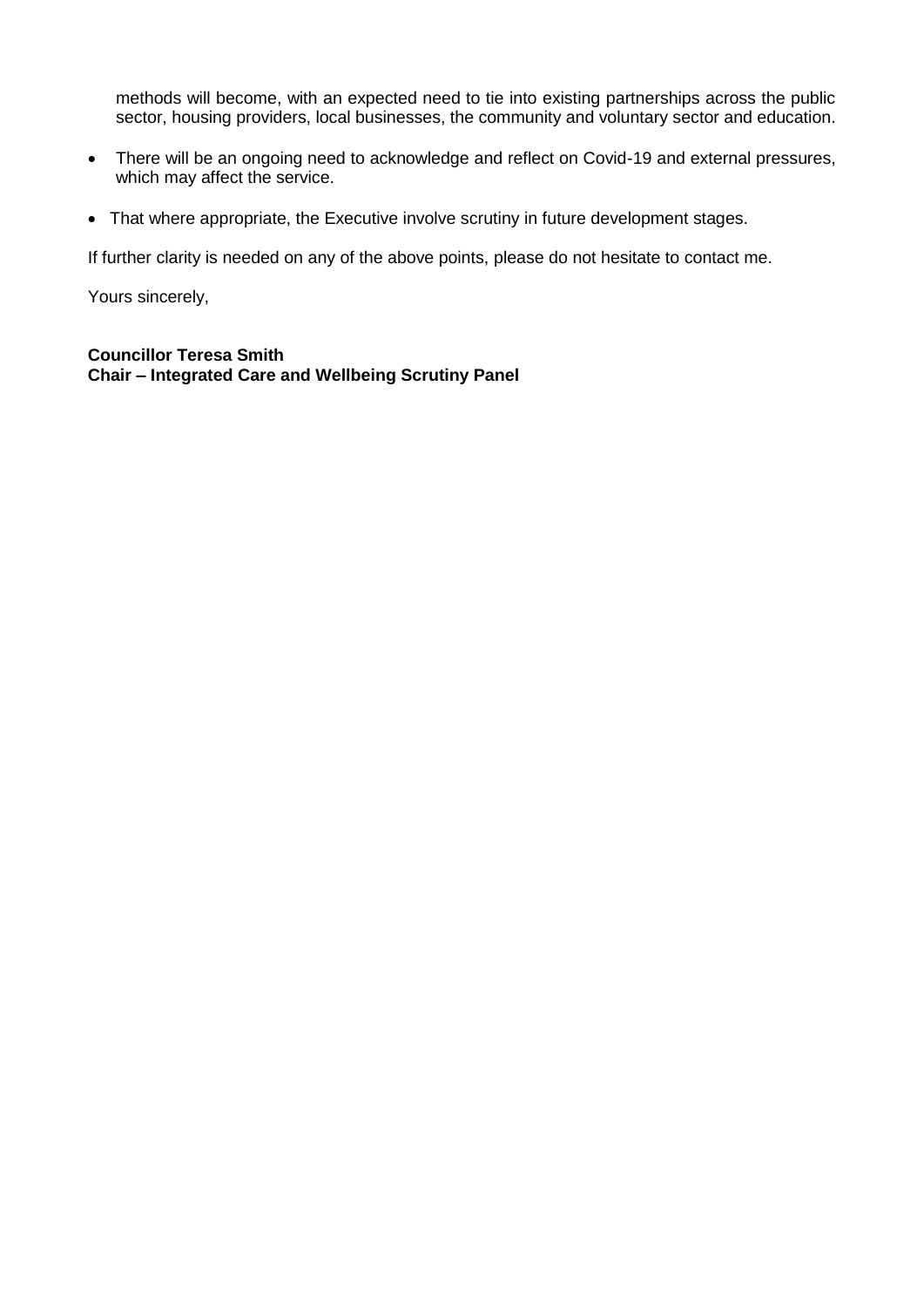# **APPENDIX 2**

**STALYBRIDGE** 



**AUDENSHAW** 

**DENTON DROYLSDEN** DUKINFIELD · HYDE **LONGDENDALE MOSSLEY** 

**Rachael Harrison** Chief Superintendent Greater Manchester Police

ASHTON-UNDER-LYNE

**Rob Cousen Superintendent** Greater Manchester Police **Chair of the Place and External Relations Scrutiny Panel**

**Councillor Mike Glover**

Tameside One Market Place Ashton-under-Lyne OL6 6BH

Email: mike.glover@tameside.gov.uk<br>Phone: 0161 342 2199 0161 342 2199 Ask for Paul Radcliffe Date: 24 March 2021

Dear Chief Superintendent Harrison,

#### **Greater Manchester Police HMICFRS Inspection**

I write on behalf of Tameside Council's Place and External Relations Scrutiny Panel. Thank you for attending the meeting on 9 March 2021 at which members received a comprehensive summary of the recent inspection and improvements required for Tameside and the wider region. You will recall that the subject generated significant interest from panel members, which highlighted both the complexity and range of issues faced within the borough and across ward boundaries.

With the inspection report published in December 2020, members have remained suitably informed of the outcomes and recommendations. As Chair, I am personally grateful for your open and honest appraisal, with the Panel's concerns very much focused on how GMP respond to all crime types and assess the immediate need and vulnerability of victims.

The Council's Place and External Relations Scrutiny Panel holds a wide remit, part of this is a designated responsibility to consider all matters of the Council and community safety partners to address crime and disorder at a local level.

I have listed some of the main points from the meeting below. These are the individual response of members, under a collective of the Scrutiny Panel. I hope the feedback will help support your ongoing improvement journey and vigour to strengthen existing partnerships and community engagement in Tameside.

• The victim service assessment has clearly picked up on a range of issues associated with initial contacts, crime recording, investigations and outcomes. This highlighted a lack of focus on victims, the non-emergency calls unanswered and the well-publicised figure of 80,000 missed crimes across GM.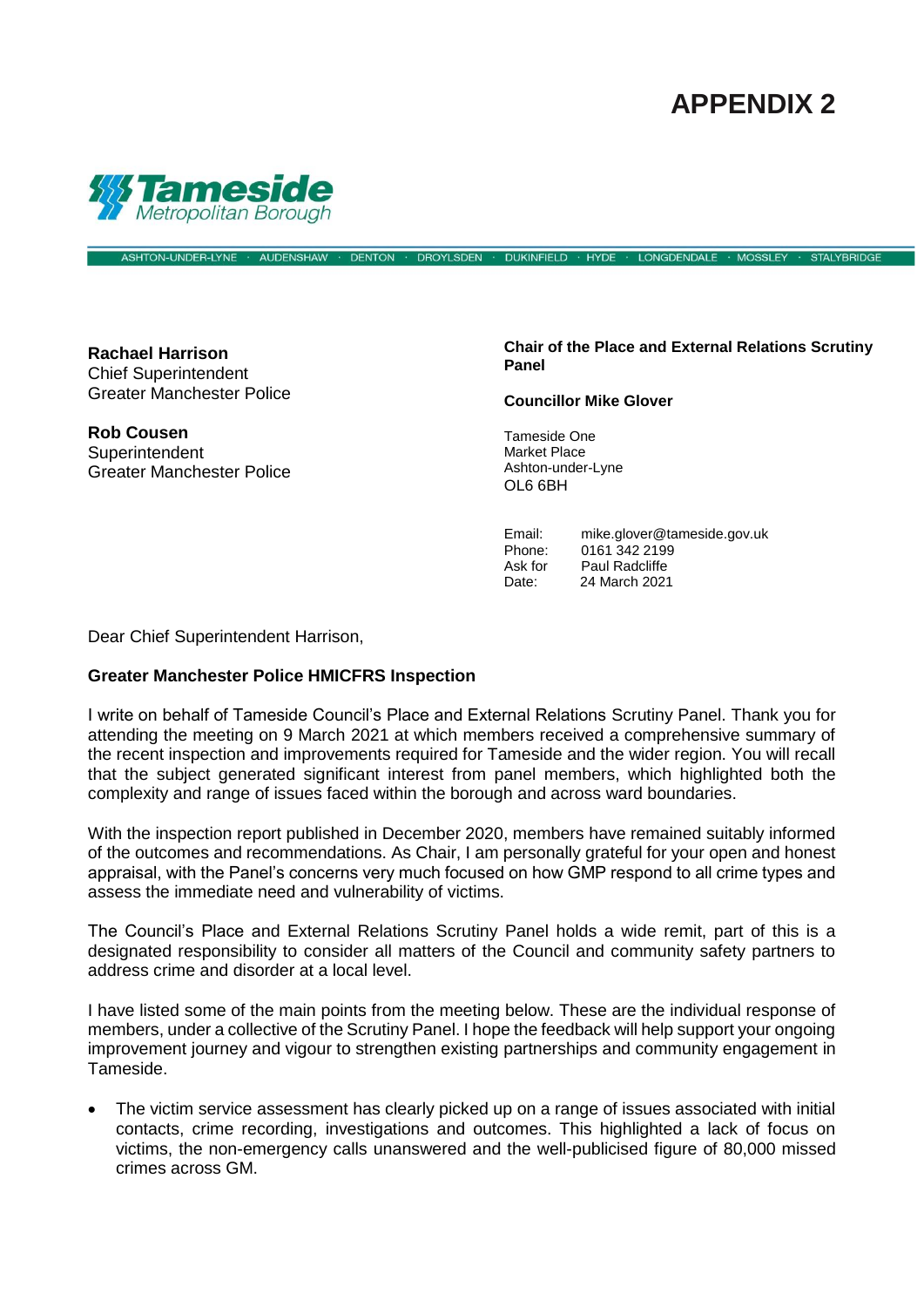- GMP appear to have responded well to a number of recommendations both quickly and assertively. The development of an action and improvement plan monitored on a weekly basis is encouraging. A refreshed ethos to 'Think Victim' and the amount of staff training and development that has taken place during past few months is providing staff with a refreshed set of tools and confidence to do the job to the best of their ability.
- It is accepted that a number of telephone contacts may have been redirected to online reporting, however members raised concerns regarding the unknowns and level of uncertainty in this area. Despite the inspection focusing on only narrow area of Police business and crime types, it remains important to acknowledge the prevalence of behavioural crimes such as domestic abuse and anti-social behaviour in Tameside, and the knock on effect that a lack of reporting and investigation has to safeguard victims and evidence.
- GMP are appropriately managing and allocating resources. It also clear that the Police and partners continue to face significant pressures associated with Covid-19.
- Elected members can often experience first-hand a diminished level of resident confidence and trust in certain aspects of Police response and action. This does tie in with inspection findings to some extent and a clearer picture has now been drawn with regard to how GMP will look to improve and rebuild connections across communities in Tameside.
- The inspection does present a timely opportunity for the Police, Council and key stakeholders to build on existing partnerships, successful multi-agency working, engagement, shared intelligence and proposals to deliver a Tameside Neighbourhood Strategy and reintroduce periodic meetings with ward councillors.
- Members encourage GMP, in cooperation, to make best use of existing networks and channels for communication of neighbourhood priorities and key messages.
- That where appropriate and at suitable intervals, the Scrutiny Panel will seek to monitor performance and outcomes of GMP specific to the recommendations detailed within the HMICFRS report.

The Panel would like GMP to take points forward to rebuild confidence locally around service standards, engagement with communities and their representatives (i.e. elected members), crime types, stability of workforce, mental health awareness and expected pressures.

If further clarity is needed on any of the above points, please do not hesitate to contact me.

Yours sincerely,

## **Councillor Mike Glover Chair – Place and External Relations Scrutiny Panel**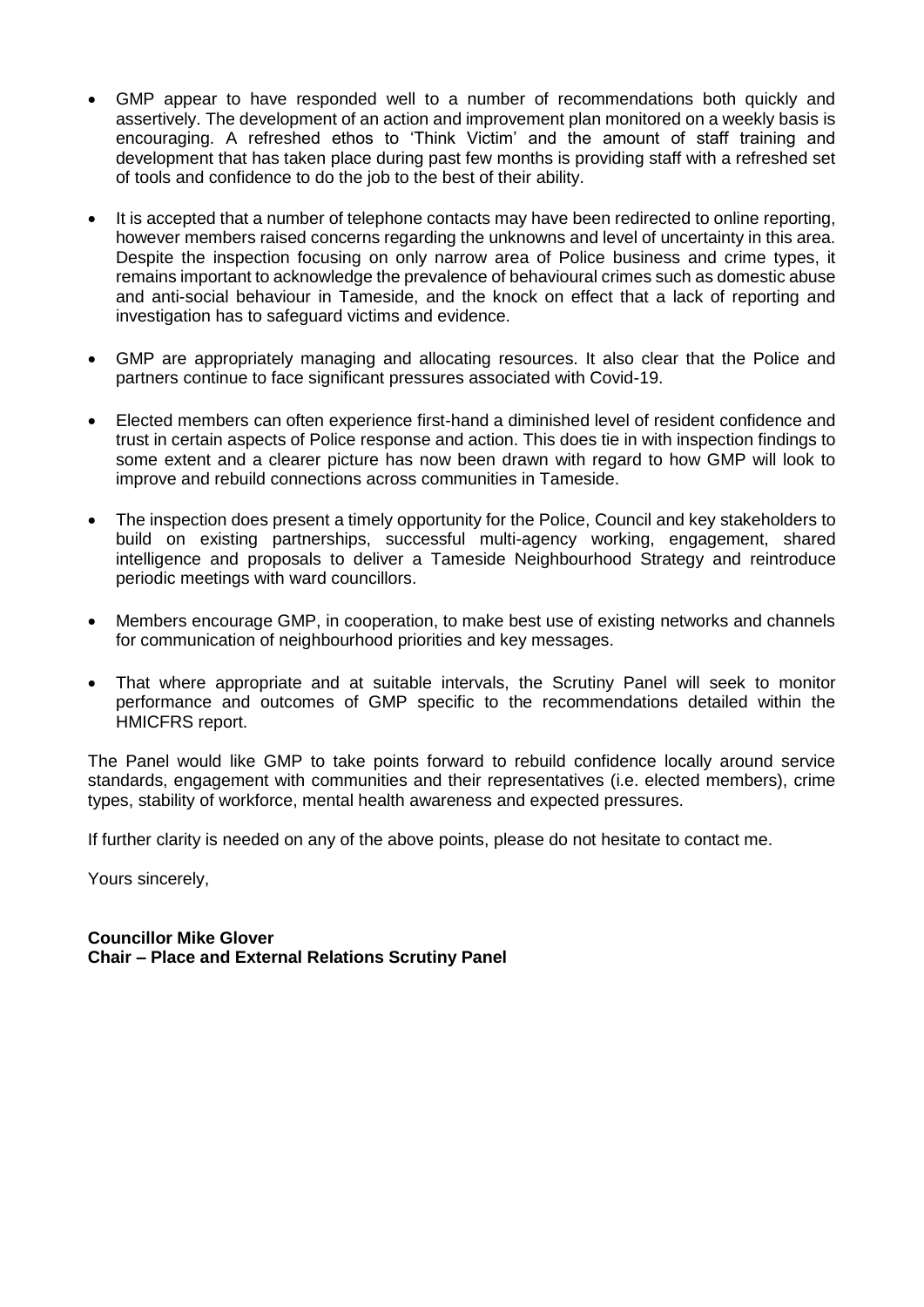



**Integrated Care** and Wellbeing Place and **External Relations** 



#### **March 2021**

Welcome to the March 2021 Scrutiny Update. This is the final update e-mail of the 2020/21 municipal year.

The regular updates aim to keep you informed of upcoming activity, including engagement and consultation with regards to local, regional and national decision making. All of the open consultations listed below are available for you to access and complete, with the opportunity to raise greater community awareness and participation where possible. For further information and to have your say please follow the relevant links below.

I hope this is something you will continue to find useful and please let me know if you require any further information.

#### **COVID-19 (Coronavirus) Update**

The following are some critical sources of information from the government which are updated regularly:

- Updated figures on the number of Coronavirus cases and risk in the UK here: [https://coronavirus.data.gov.uk/](https://tameside.us19.list-manage.com/track/click?u=4d61a93ada7c4058321148494&id=be4d31319b&e=9c08f6f301)
- How to protect yourself or check if you need medical help: [https://www.gov.uk/coronavirus](https://tameside.us19.list-manage.com/track/click?u=4d61a93ada7c4058321148494&id=c7ab60e6c0&e=9c08f6f301)<br>• Guidance on social distancing (including for vulnerable people)
- Guidance on social distancing (including for vulnerable people) here: [https://www.gov.uk/guidance/local-restriction-tiers-what-you-need-to-know](https://tameside.us19.list-manage.com/track/click?u=4d61a93ada7c4058321148494&id=e1e8eb81d4&e=9c08f6f301)
- Information on self-isolation here: [https://www.gov.uk/government/publications/covid-19-stay-at](https://tameside.us19.list-manage.com/track/click?u=4d61a93ada7c4058321148494&id=c4c9bef5e0&e=9c08f6f301)[home-guidance/stay-at-home-guidance-for-households-with-possible-coronavirus-covid-19](https://tameside.us19.list-manage.com/track/click?u=4d61a93ada7c4058321148494&id=c4c9bef5e0&e=9c08f6f301) [infection](https://tameside.us19.list-manage.com/track/click?u=4d61a93ada7c4058321148494&id=c4c9bef5e0&e=9c08f6f301)
- Covid-19 advice for employees, employers and businesses here: [https://www.gov.uk/guidance/working-safely-during-coronavirus-covid-19](https://tameside.us19.list-manage.com/track/click?u=4d61a93ada7c4058321148494&id=3de50ac436&e=9c08f6f301)

There is also guidance available on our own local websites as detailed below:

**Tameside Council** [www.tameside.gov.uk/coronavirus](https://tameside.us19.list-manage.com/track/click?u=4d61a93ada7c4058321148494&id=da9cfab885&e=9c08f6f301) - includes links to service change information, how to volunteer, support for businesses, council tax recovery, mental health support, wellbeing, how to contact the Council for support and more.

**NHS Tameside & Glossop CCG** [www.tamesideandglossopccg.org/](https://tameside.us19.list-manage.com/track/click?u=4d61a93ada7c4058321148494&id=9856f048fd&e=9c08f6f301) - link on homepage.

**Tameside & Glossop Integrated Care NHS Foundation Trust** [www.tamesidehospital.nhs.uk/](https://tameside.us19.list-manage.com/track/click?u=4d61a93ada7c4058321148494&id=e8f25d8575&e=9c08f6f301) information on homepage.

Other things to be aware of include:

#### **Grant Funding for VCSE organisations**

There are a number of ways VCSE organisations in Greater Manchester can apply for funding during Covid-19. 10GM, a partnership of local support and development agencies in Greater Manchester, have come together to produce a bulletin providing all the information on funding opportunities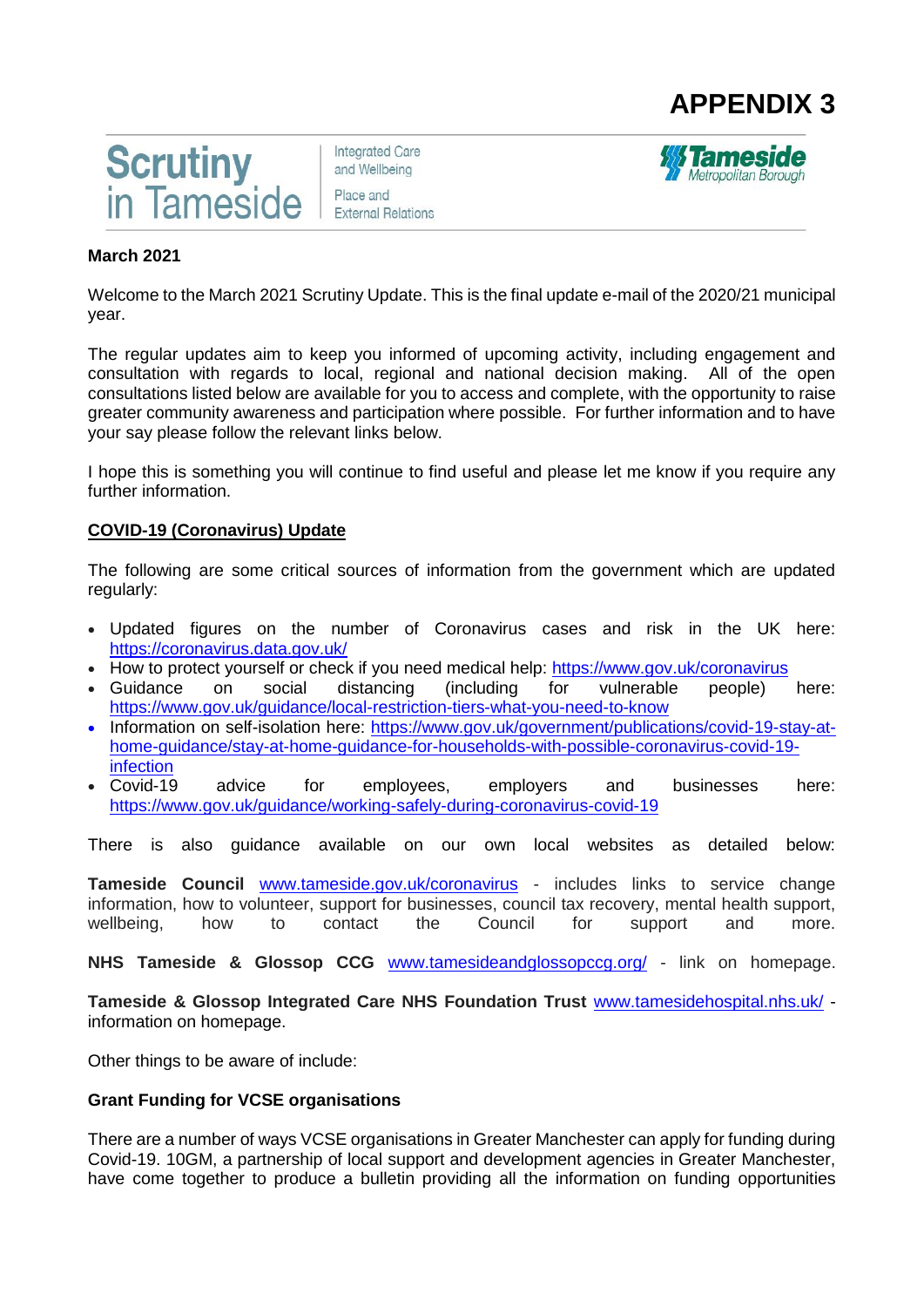available for VCF organisations in Greater Manchester, including how to apply. You can find the latest bulletin here: [https://www.gmcvo.org.uk/news/gm-funding-ebulletin-march-2021](https://tameside.us19.list-manage.com/track/click?u=4d61a93ada7c4058321148494&id=d991fbd513&e=9c08f6f301)

Update on various funding pots available

- <https://www.gmcvo.org.uk/gmsocinvest/emergencyinvestmentfund>
- GMCVO has access to a range of social investment funds to support social enterprises, charities and community businesses. They can work with organisations whether they have been negatively impacted by the Covid-19 crisis, looking to take advantage of opportunities as the economy starts to recover, or a mixture of both:
- **Access to Growth** fund, offering a blended investment mix of grant and loan [https://www.gmcvo.org.uk/gmsocinvest](https://tameside.us19.list-manage.com/track/click?u=4d61a93ada7c4058321148494&id=ae252f7f7d&e=9c08f6f301)
- For communities looking to develop their own housing schemes or sports facilities GMCVO is also the local partner for the **Resonance Community Developers Fund** [https://www.gmcvo.org.uk/civicrm/mailing/url?u=85907&qid=3827416](https://tameside.us19.list-manage.com/track/click?u=4d61a93ada7c4058321148494&id=7247d73610&e=9c08f6f301)

## **Covid-19 opinion and behaviour insight**

The following are some key statistics taken from different pieces of national and regional research indicating what the impact of covid-19 has been for people including businesses. Understanding the impact of Covid-19 will be crucial to our recovery locally and how we plan to build back better.

- 79% think that everyone should be subject to the same restrictions until most people have been vaccinated. 12% think those that have been vaccinated should not be subject to Covid-19 restrictions.
- 58% think it's unlikely that all limits on social contact will be removed by the end of June, compared to 31% who think it's likely
- 70% support the introduction of vaccine passports once the vaccination programme ends and 20% oppose - younger people are less supportive of vaccine passports being introduced during the rollout, but a majority still support the use of them when the scheme is over
- 77% of BAME people would definitely or probably have the vaccine or have already had it or have their appointment booked - this is an increase from 70% in mid-December

## **Scrutiny Activity 2020/21**

With the municipal year drawing to a close the table below provides a summary of activity and oversight carried out during 2020/21. This includes updates to seek assurances on service provision and outcomes.

#### **Scrutiny activity and oversight (March 2020 to March 2021)**

| <b>Place and External Relations</b> |                                                       | <b>Integrated Care and Wellbeing</b> |                                                                     |
|-------------------------------------|-------------------------------------------------------|--------------------------------------|---------------------------------------------------------------------|
| $\bullet$                           | <b>Housing Strategy</b>                               | $\bullet$                            | Living Well at Home                                                 |
|                                     | Corporate Plan Scorecard                              |                                      | Corporate Plan Scorecard                                            |
|                                     | Impact of Covid and lockdown on the local<br>economy  |                                      | • Tameside & Glossop Integrated Care NHS<br><b>Foundation Trust</b> |
|                                     | Response to Inclusive Growth Strategy<br>consultation |                                      | Response to Healthwatch Tameside Covid-<br>19 survey                |
|                                     | Feedback and learning from communities on<br>Covid-19 |                                      | Feedback and learning from communities on<br>Covid-19               |
|                                     | <b>Walking and Cycling</b>                            |                                      | Public Health response to Covid-19                                  |
|                                     | Response to Safe Streets consultation                 |                                      | GP Patient Survey 2020                                              |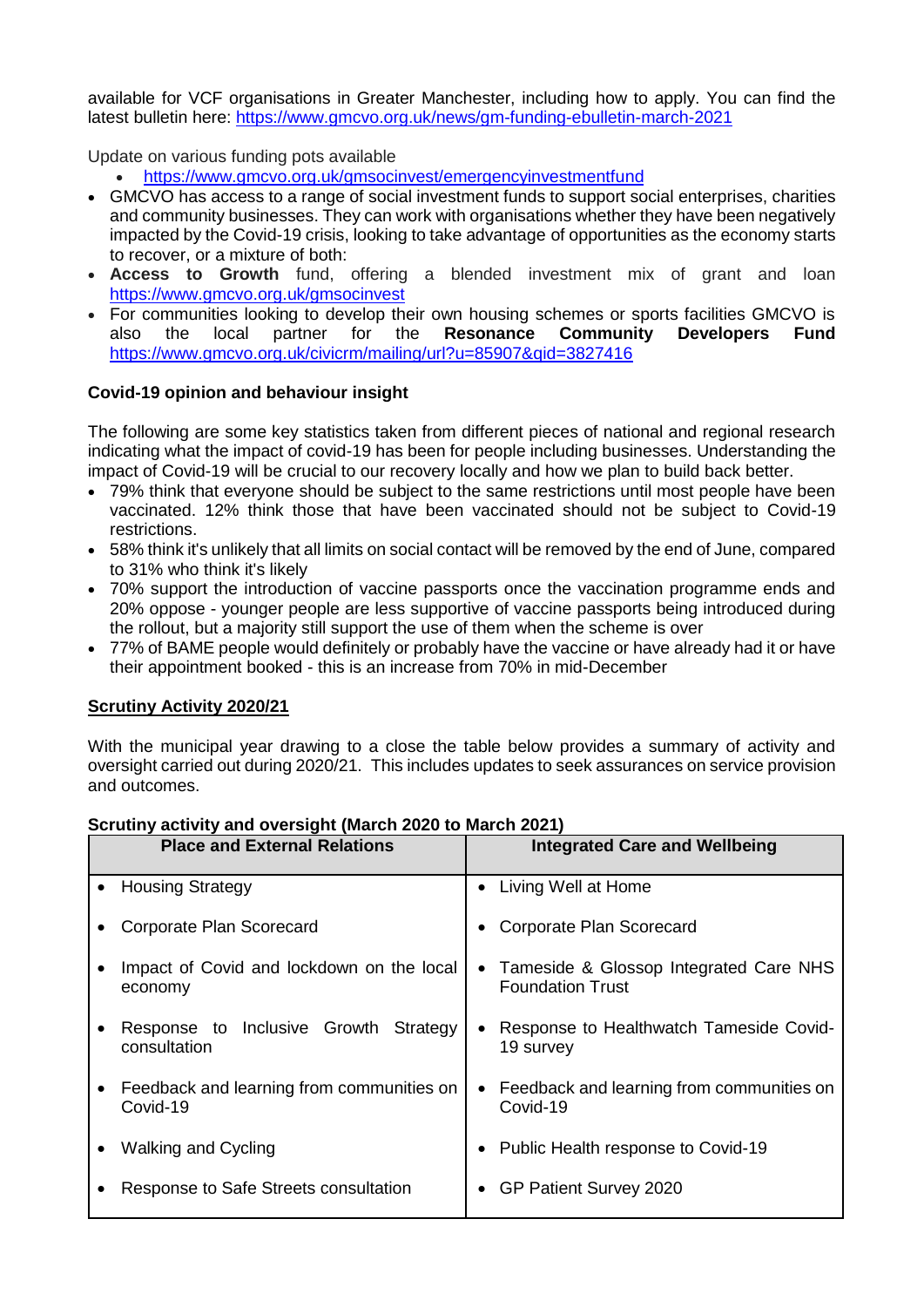| report<br>for complaints<br><b>LGSCO</b><br>annual<br>monitoring            | LGSCO annual<br>report for<br>complaints<br>monitoring                      |
|-----------------------------------------------------------------------------|-----------------------------------------------------------------------------|
| <b>Community Safety</b>                                                     | <b>Children's Services</b>                                                  |
| Response to Community Safety Strategy<br>consultation                       | Domestic Abuse                                                              |
| <b>Strategic Transport</b>                                                  | Health Improvement service                                                  |
| <b>GMP Inspection and Action Plan</b>                                       | Mid-year budget update                                                      |
| • Follow up $-$ Improving Quality and Standards<br>in Private Rented Sector | <b>Children's Working Group</b><br>Tameside's Early Help Offer<br>$\bullet$ |
| Mid-year budget update                                                      | Impacts of Covid-19 on Education in<br>Tameside                             |
|                                                                             | Follow up - Recruitment and retention of<br>foster carers                   |

 $\mathbf{I}$ 

 $\mathbf{I}$ 

## **Budget Consultation**

All Scrutiny Panel members were provided with an opportunity to attend one of two budget briefing sessions held on 18 January 2021. This follows on from a mid-year budget position update received in September 2020. The independence of Scrutiny enables members to seek assurances on budget planning, process and priorities for 2021/22 and beyond. It is also appropriate for budget priorities to inform future Scrutiny activity and work programmes.

## **Local Government and Social Care Ombudsman (LGSCO)**

Scrutiny Panels continue to review decisions and focus reports published by the Ombudsman. The aim is to ensure learning opportunities be shared with services in a timely manner and for a formal response and/or position statement to be returned to the appropriate Scrutiny Panel within agreed timescales.

It will remain important to ensure that the subject matter is appropriate, proportionate and can add value. Work in this area has progressed well, with the plan to ensure responses be reported to Overview Panel at the earliest opportunity. Activity informed by recent LGSCO focus reports listed below:

- Focus report Home truths: how well are councils implementing the Homelessness Reduction Act? (published July 2020).
	- o Focus report shared directly with the Executive Member for Housing, Planning and Employment. Shared for information and awareness, no request made for a formal response.
- Focus report Careless: helping to improve council services to children in care (published December 2020).
	- o Response of the Deputy Executive Leader (Children and Families) and Director of Children's Services received in January 2021. The focus report and response tabled in a separate report to the joint meeting of Cabinet and Overview Panel on 10 February 2021.

## **Consultation and Engagement**

Scrutiny will remain suitably informed of open consultations at a local, regional and national level. Past responses include:

- Safe Streets July 2020
- Healthwatch Tameside Covid-19 Survey July 2020
- Inclusive Growth Strategy December 2020
- Community Safety Strategy January 2021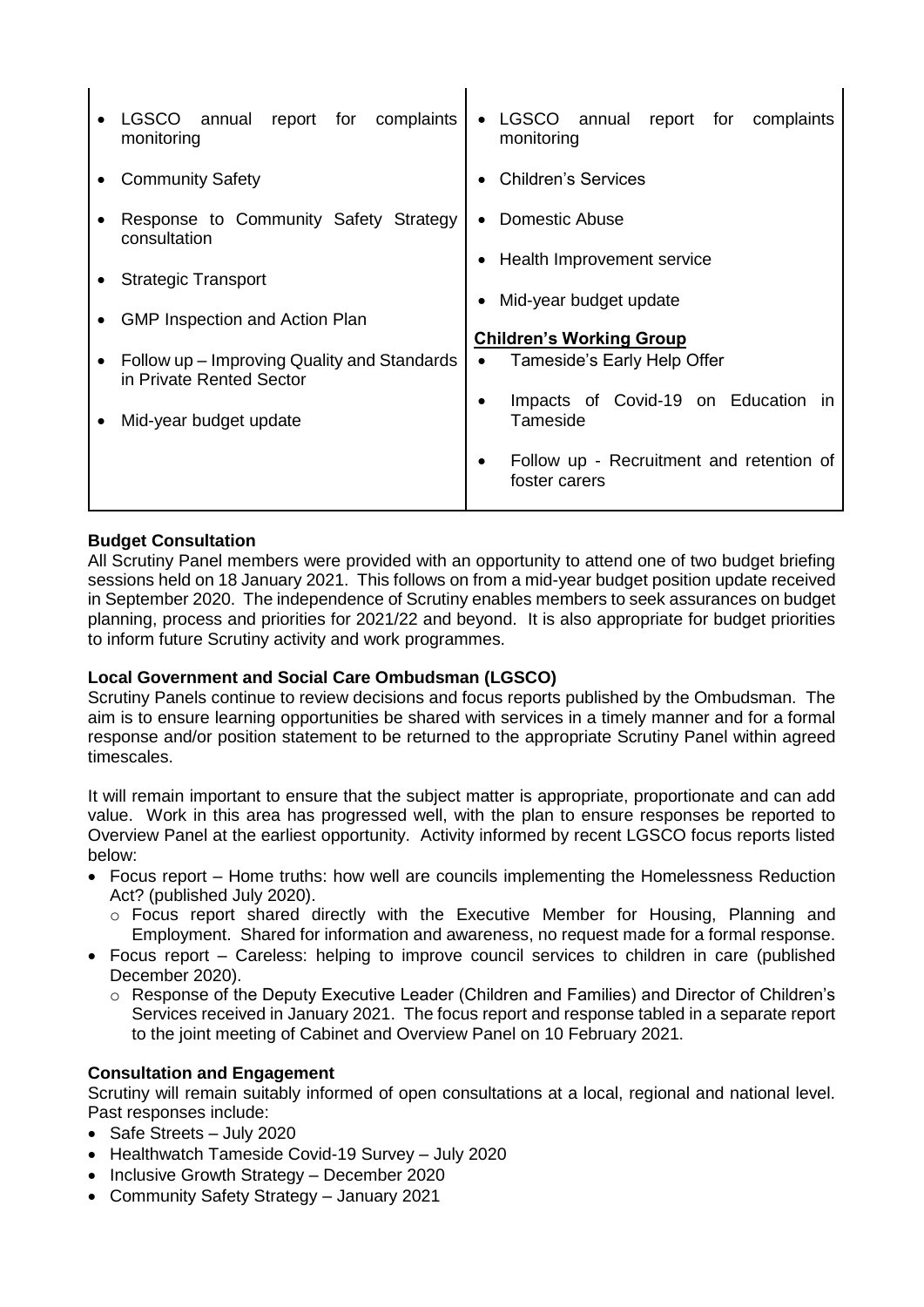## **Open Consultations**

[Tameside Ward Boundaries Consultation](https://tameside.us19.list-manage.com/track/click?u=4d61a93ada7c4058321148494&id=d3c3512c08&e=9c08f6f301) – the Local Government Boundary Commission for England is consulting on proposals for new wards and ward boundaries for Tameside Council. LGBCE are inviting individuals and organisations from across Tameside to have their say on how they think the new ward boundaries should be drawn. Closing date: **5 April 202**1

[Health Improvement Service Consultation](https://tameside.us19.list-manage.com/track/click?u=4d61a93ada7c4058321148494&id=708da628c3&e=9c08f6f301) – The Health Improvement contract is due to end next year. We are planning to recommission services to replace Be Well, and want to make sure that we focus on the right things for Tameside. In November 2020, the Health Improvement Service was one of a number of services identified by the council's spending review for savings. We are asking for your views to help us design what the new services will look like. Closing date: **20 May 2021.**

Urgent [Care Survey 2021](https://www.surveymonkey.co.uk/r/HWTurgentcare) - Healthwatch Tameside work on behalf of the community to make sure health and care services are working as best they can for you, influenced by what patients say. **Have you used urgent care recently?**

- Did you understand all the options?
- What assistance was provided?
- What went well and what could be improved?

Closing date: **3 May 2021**

[GM Gender Based Abuse Strategy](https://greatermanchester-ca.gov.uk/what-we-do/police-and-fire/gender-based-abuse-strategy/) - Greater Manchester Combined Authority (GMCA) have published a draft copy of the Gender Based Abuse Strategy: The Greater Manchester Strategy to Tackle Violence Against Women & Girls. GMCA are gathering views on the proposals ahead of a full public consultation on the revised strategy in May 2021. Closing date: **18 April 2021.**

Dementia Call for Evidence – [Black African and Caribbean People In Greater Manchester](https://tameside.us19.list-manage.com/track/click?u=4d61a93ada7c4058321148494&id=2cc47405e2&e=9c08f6f301) – The African Caribbean Care Group (ACCG) want to understand the dementia support and information provision to Black African and Caribbean people in Greater Manchester. Questions can be answered by either carers or people living with dementia. The Dementia Call for Evidence Survey covers 4 areas of a person's Dementia journey: Diagnosing well, living well, supporting well and end of life. This consultation is **ongoing.**

## **National Engagement and Consultations**

There are currently a number of pieces of work being led by government departments and agencies that you may wish to take part in. For further information and to have your say please follow the relevant links below:

[UK Disability Survey](https://disabilityunit.citizenspace.com/cabinet-office/ukdisabilitysurvey/) - The Disability Unit at the Cabinet Office is developing a National Strategy for Disabled People. Publication is planned for Spring 2021.

To help the government with understanding the barriers that disabled people face and what it may need to focus upon to improve the lives of disabled people, we need to hear about your views and know more about your experiences. This survey will ask about your life experiences either as a disabled person, a carer or parent or as someone who has an interest in disability issues. Closing date: **23 April 2021.**

[Mental Health Act reform consultation](https://tameside.us19.list-manage.com/track/click?u=4d61a93ada7c4058321148494&id=641a20018b&e=9c08f6f301) – The Department of Health and Social Care are seeking views on changes to the Mental Health Act to help put patients at the centre of decisions about their own care. Closing date: **21 April 2021.**

All live and past consultations are available for viewing at the **[Big Conversation](https://www.tameside.gov.uk/tbc)** pages on the Council's website.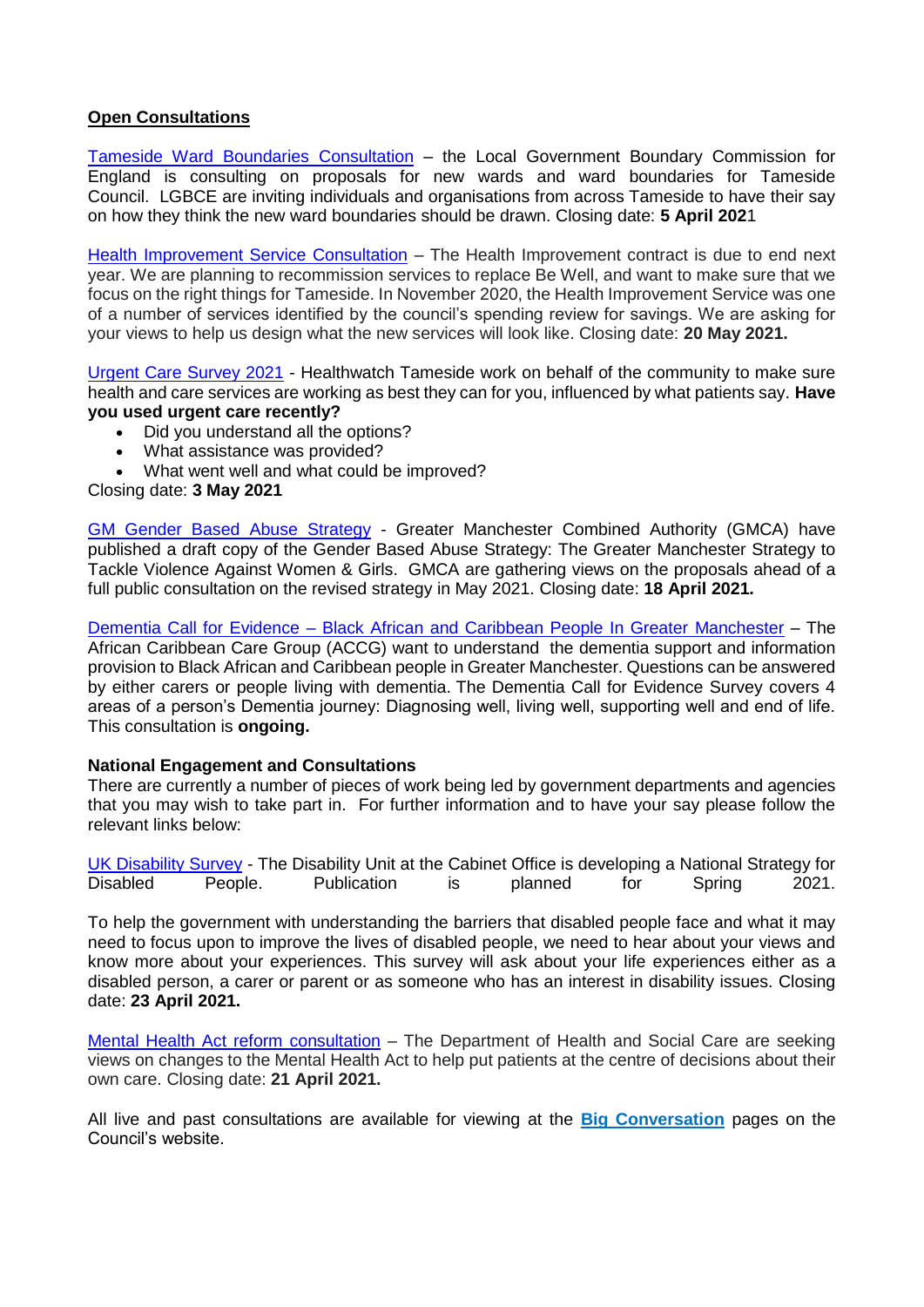## **Regional Scrutiny**

The links below provide you with access to the most recent meeting papers for each of the GMCA Scrutiny Panels.

[Corporate Issues & Reform Overview & Scrutiny](https://democracy.greatermanchester-ca.gov.uk/ieListMeetings.aspx?CommitteeId=216) [Economy, Business Growth & Skills Overview & Scrutiny](https://democracy.greatermanchester-ca.gov.uk/ieListMeetings.aspx?CommitteeId=148) Housing, [Planning & Environment Overview & Scrutiny](https://democracy.greatermanchester-ca.gov.uk/ieListMeetings.aspx?CommitteeId=247)

#### **Scrutiny Resources**

I will look to share any available material to support you in your role during the course of the year.

Publications:

- [Governance Risk and Resilience Framework: Summary](https://www.cfgs.org.uk/?publication=governance-risk-and-resilience-framework-summary)
- [Public Health Annual Report: Rising to the Challenges of Covid-19](https://www.local.gov.uk/public-health-annual-report-2021-rising-challenges-covid-19)
- [Covid-19 Public Opinion Research](https://www.local.gov.uk/covid-19-public-opinion-research-britainthinks)
- [Future of Public Transport and Role for Local Government](https://www.local.gov.uk/systra-lga-bus-report)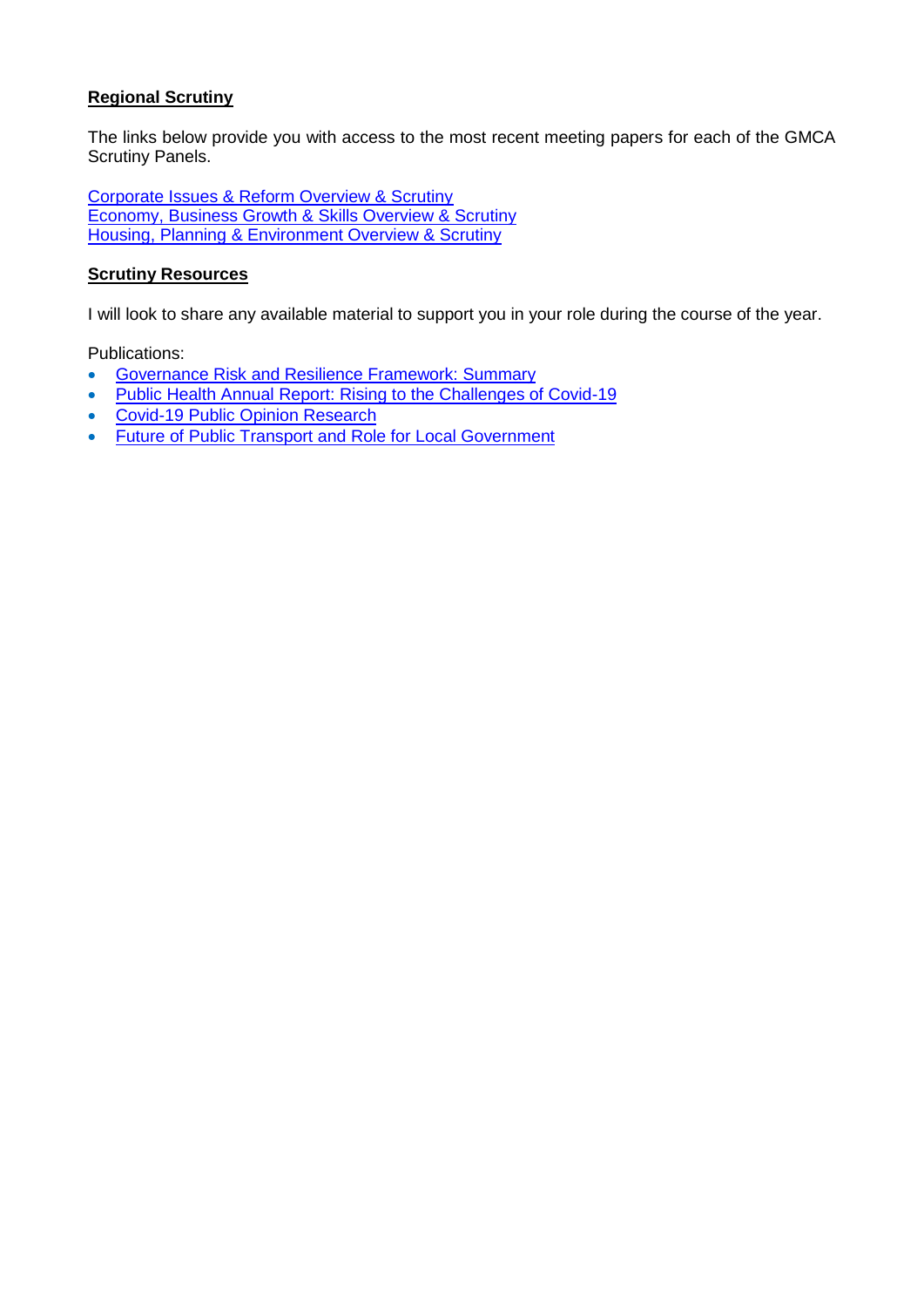



**Integrated Care** and Wellbeing Place and **External Relations** 



## **July 2021**

Welcome to the July 2021 Scrutiny Update.

The regular updates aim to keep you informed of upcoming activity, including engagement and consultation with regards to local, regional and national decision making. All of the open consultations listed below are available for you to access and complete, with the opportunity to raise greater community awareness and participation where possible. For further information and to have your say please follow the relevant links below.

I hope this is something you will continue to find useful and please let me know if you require any further information.

## **(Please note, the Covid-19 information section is now at the end of this update)**

Things to be aware of:

**Financial support for self-isolation** – You could get a £500 Test & Trace Support Payment to support you & your family if you meet the eligibility criteria & can provide:

- $\checkmark$  An NHS Test & Trace Account ID
- $\checkmark$  Confirmation that you receive a means-tested benefit or are on a low income
- $\checkmark$  Proof of work & a bank statement

For more information, visit<https://www.tameside.gov.uk/coronavirus/tatspaymentscheme>

**The Greater Manchester (GM) Effective Use Of Resources (EUR) Website** – The Greater Manchester (GM) Effective Use Of Resources (EUR) Team are pleased to announce the introduction of their new website. This can be accessed at [https://gmeurnhs.co.uk/.](https://gmeurnhs.co.uk/) The site contains information for patients who can view GM EUR treatment policies; any local Clinical Commissioning Group (CCG) treatment policies; and information about the process.

## **Open Consultations**

**Customer Services Review -** Tameside Council is seeking views on proposed changes to its faceto-face Customer Services. The way that customers access services has changed over recent years, due to changes in technological advancements and increasing access as well as the Covid-19 pandemic. Since March 2020, due to the Covid-19 pandemic no face-to-face Customer Service function has been offered. Residents wishing to contact the Council have had to make contact via other channels, including telephone, email or Webchat via the Council website.

These circumstances of accelerated change combined with decreasing budgets have presented an opportunity to review the way we deliver services. Changes to the way that face-to-face Customer Service is provided are being proposed. The proposed service model for the future would be based on providing the most appropriate access channel according to customers' requirements. It would be very similar to the current offer but with the addition of face-to-face contact where necessary and only for those where other channels would not be suitable. The Council is seeking your views on these proposals. Closing date: **19 September 2021**.

<https://www.tameside.gov.uk/tbc/customerservicesreviewconsultation>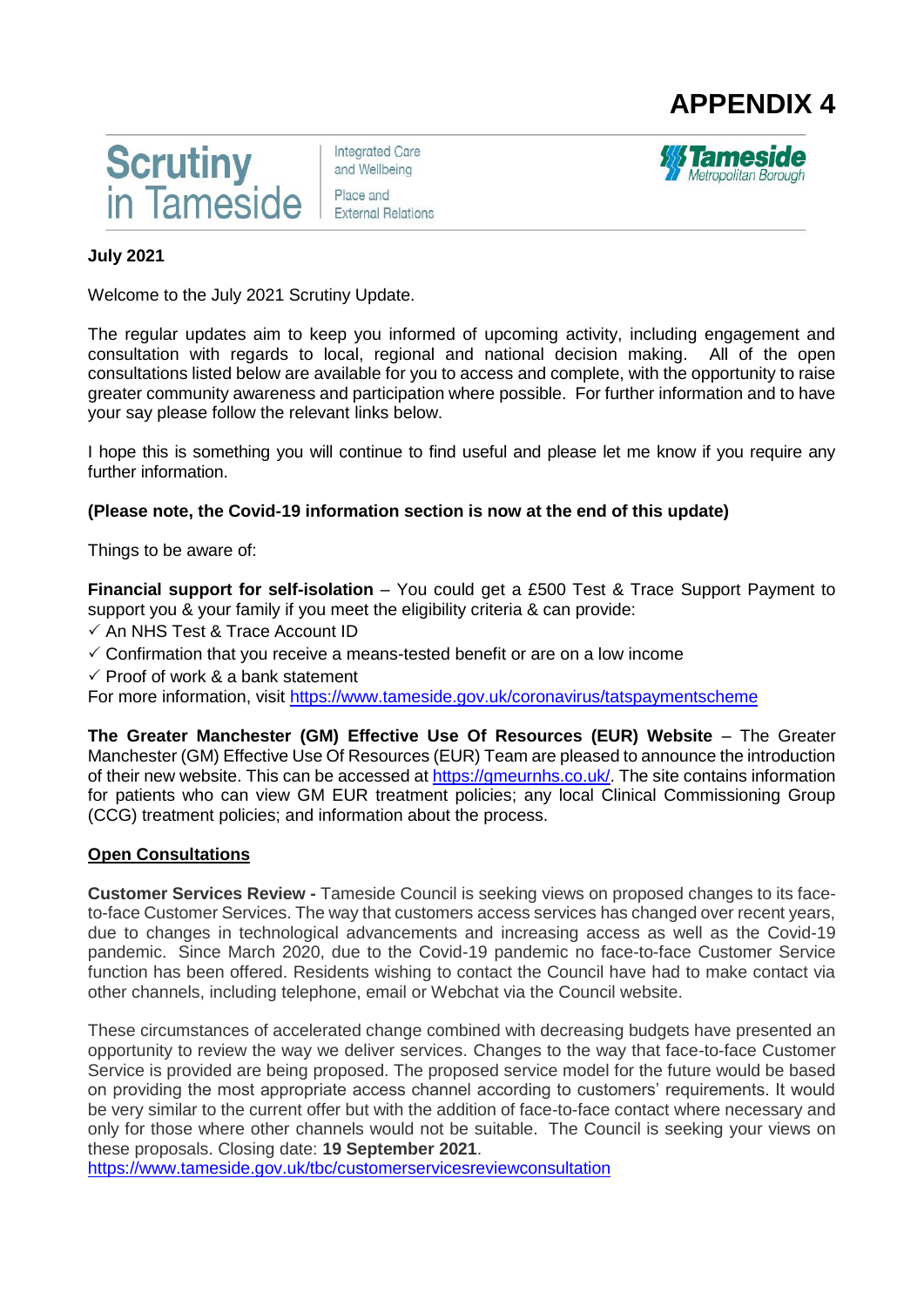**Tameside Community Cohesion Questionnaire –** A cohesive community is a diverse society where people from all backgrounds feel that they belong and are valued, enjoy similar life opportunities, and interact with other groups. A cohesive community is one that has moved beyond an "us" and "them" narrative to one where there is trust and interaction between different groups.

Tameside Council would like to hear about your thoughts and experiences of community cohesion in the borough. This will help us to better understand the topic in Tameside. Closing date: **Ongoing**. <https://www.surveymonkey.co.uk/r/TMBCCommunityCohesionsurvey>

**What Matters to You 2021** – 'What Matters To You?' aims to encourage and support more meaningful conversations between people who provide health and social care and the people, families and carers who receive health and social care. We want to ask what matters to you, so we can listen to what matters, and do what matters. Closing date: **7 July 2021**. <https://www.tameside.gov.uk/wmty2021>

**Self-isolation survey** – Tameside Council are conducting a survey to better understand the barriers and challenges that people may face when asked to self-isolate due to coronavirus. Self-isolation is when you do not leave your home because you have or might have coronavirus (COVID-19). You are typically asked to self-isolate for at least 10 days. This helps stop the virus spreading to other people. The reasons people are asked to self-isolate are because they have tested positive for coronavirus and been asked to self-isolate, a member of your household has tested positive for coronavirus, or you have been identified by the NHS Track and Trace as a contact of someone who tested positive. A better understanding of the barriers and challenges people face to self-isolation can help us to better support local people to self-isolate. <https://www.surveymonkey.co.uk/r/tmbcselfisolation>

**Portage Service Consultation** – The Portage Service is part of the Early Years Offer in Tameside. The Portage Team have links with the Integrated Service for Children with Additional Needs (known as ISCAN).

Portage offers tailored sessions which are designed to help children from 0-5 years who have additional needs to develop through play with support from various services and their parents/carers. Families are visited on a regular basis, weekly, fortnightly or monthly usually at home by a Portage worker.

The portage offer has remained successful throughout this period with positive feedback from families, therefore we would like to maintain elements of this offer moving forward. What is proposed is an offer that will be more virtual, take place more predominantly through inclusive groups within our children's centres, meanwhile reducing the offer of support by 1:1 home visits. The service would like to hear your views on the proposal to continue this way of delivering the Portage Service, how we progress this and continue to meet varying needs. Closing date: **7 July 2021.** <https://www.tameside.gov.uk/tbc/portageserviceconsultation>

**Infant Feeding Peer Support Service Engagement** – Tameside Council is tendering its Breastfeeding Peer Support Service, before this take place, we would value the input for local families to help shape the retendered Service. The Tameside Breastfeeding Peer Support Service is a 7-day service, which supports parents in Tameside in breastfeeding their babies, offering support such as antenatal classes, postnatal support either at maternity wards, at home or by telephone, and information for new parents.

The Tameside Breastfeeding Peer Support Service contract is due to end next year. We are planning to recommission the service and therefore asking for your views to help us design what the new service will look like. Your thoughts on the current service and how you have used this previously will help us to ensure we continue to support those who use the service in the most effective way. Closing date: **9 July 2021**.

<https://www.surveymonkey.co.uk/r/InfantFeedingEngagement>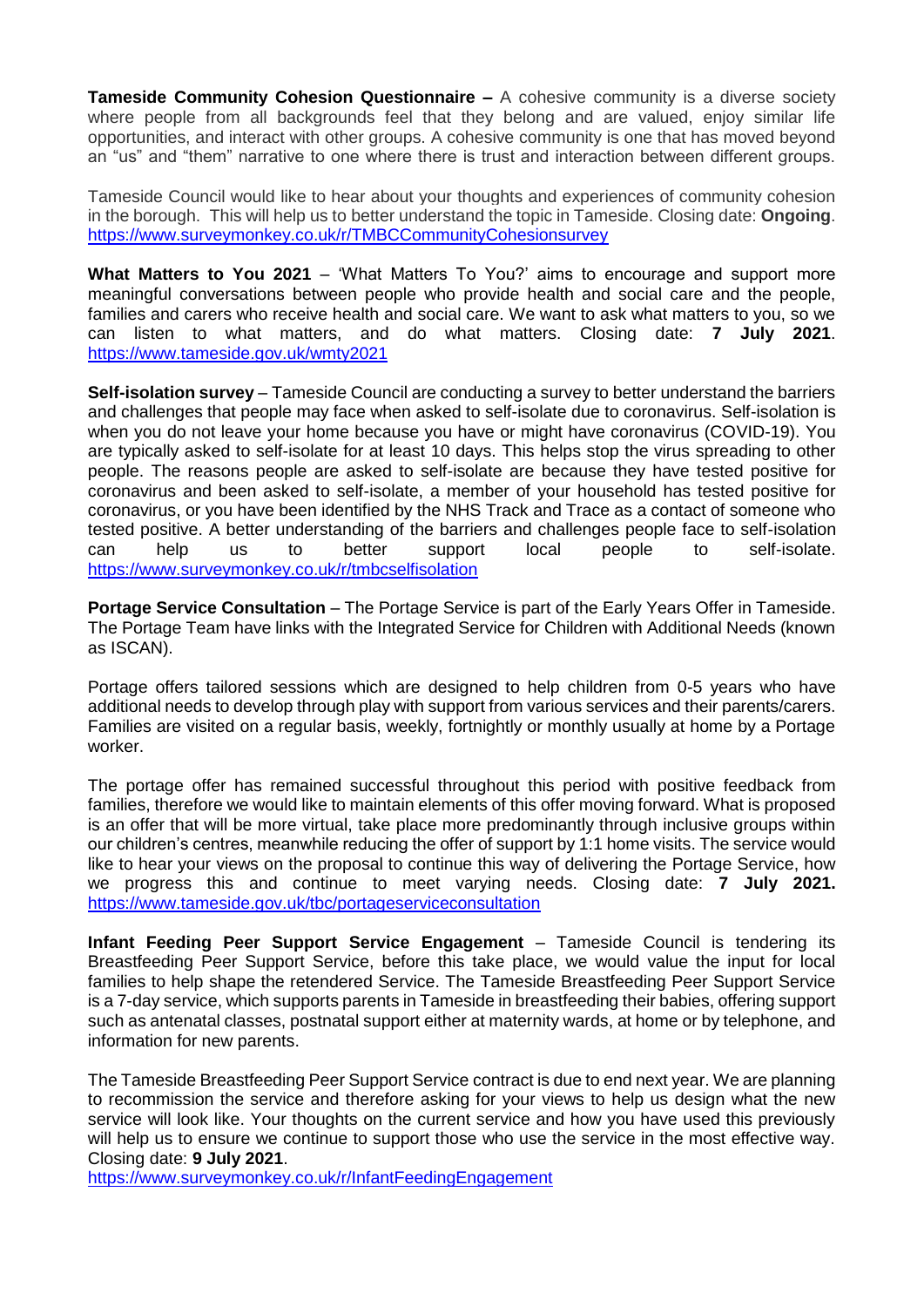**Urgent Care Survey 2021** – Healthwatch Tameside work on behalf of the community to make sure health and care services are working as best they can for you, influenced by what patients say. Have you used urgent care recently?

- Did you understand all the options?
- What assistance was provided?
- What went well and what could be improved?

<https://www.surveymonkey.co.uk/r/HWTurgentcare>

**Have your say in shaping the future of assisted conception and fertility treatment services across Greater Manchester** – People in Greater Manchester are being asked to share their experiences and views about assisted conception and fertility treatment services to help shape the future of the service. Commissioners across Greater Manchester want to hear your views: what works well now and what needs to be improved?

What is meant by assisted conception and fertility treatment?

Assisted conception is a collective name for treatments designed to lead to conception by means other than sexual intercourse. If you or a family member have experienced fertility problems or are currently undergoing treatment or may need to access a fertility treatment service in the future, we want to hear from you. Closing date: **27 July 2021**. [https://www.gmhsc.org.uk/get-involved/surveys](https://www.gmhsc.org.uk/get-involved/surveys-consultations/)[consultations/](https://www.gmhsc.org.uk/get-involved/surveys-consultations/)

**Let's talk about wildfires** – Greater Manchester Fire & Rescue Service would like to find out what the public think about wildfire. They would like to find out what people think is the cause of wildfires, what should be the consequence of negative actions around wildfires, your concerns and what should be done to prevent them from happening. Closing date: **31 August 2021.**  <https://www.gmconsult.org/strategy-team/public-perception-of-wildfire/>

**Dementia Call for Evidence – Black African and Caribbean People In Greater Manchester** – The African Caribbean Care Group (ACCG) want to understand the dementia support and information provision to Black African and Caribbean people in Greater Manchester. Questions can be answered by either carers or people living with dementia. The Dementia Call for Evidence Survey covers 4 areas of a person's Dementia journey: Diagnosing well, living well, supporting well and end of life. This consultation is **ongoing.** <https://www.accg.org.uk/dementia-surveys/>

**Gender-based Violence Strategy Consultation** - Greater Manchester is home to over 1.4 million women and girls and we continue to lead the way in striving for gender equality. However, there are a number of issues that disproportionately affect women and girls. Gender-based violence is one of the most pervasive violations of human rights in the world, with far reaching consequences for communities and society, as well as individuals and their families.

GMCA are developing a gender-based violence strategy which contains a series of commitments to end gender-based violence, and they would like to hear your views on it. So far a range of people have been engaged to develop it, including police, offender services, health, education and safeguarding experts. More importantly they have spoken to women with personal experience of abuse. Now they would like to understand your views on how we can – together – deliver a strategy that will significantly reduce the risks and harms caused as a result of gender-based violence.

There is also an easy-read version of the consultation available here: [https://www.gmconsult.org/police-and-crime-team/gbv-easy-read/.](https://www.gmconsult.org/police-and-crime-team/gbv-easy-read/) Closing date: **1 August 2021.** <https://www.gmconsult.org/police-and-crime-team/gender-based-violence/>

## **National Engagement and Consultations**

There are currently a number of pieces of work being led by government departments and agencies that you may wish to take part in. For further information and to have your say please follow the relevant links below: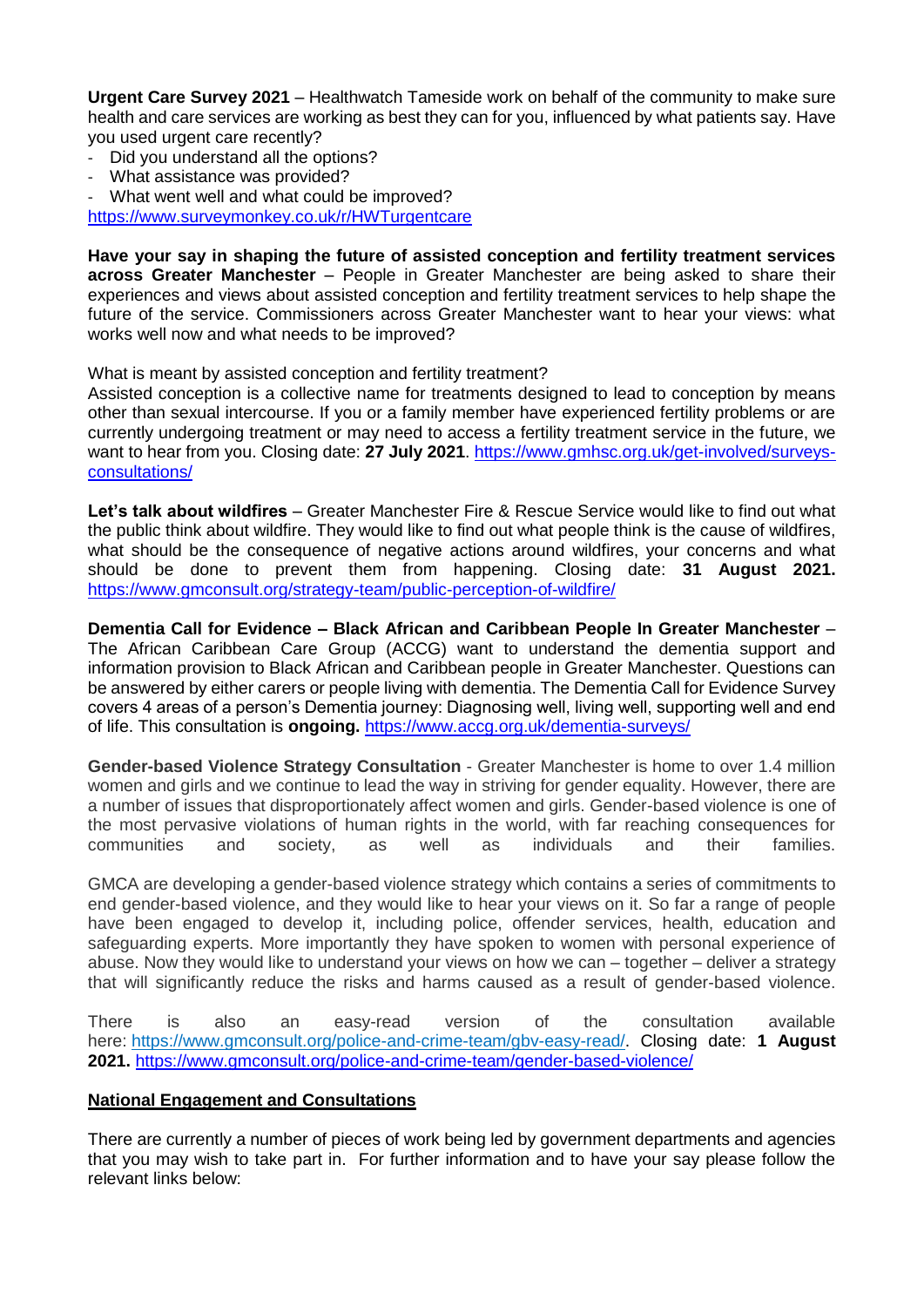**Introducing national standards for unregulated accommodation** – The DfE is seeking views from care experienced young people on proposed standards for unregulated accommodation for looked after children and care leavers aged 16 and 17. They would like to know your views on:

- how to tell the difference between children's homes and independent and semi-independent accommodation
- what this type of accommodation should be called
- what should be included in the new standards
- how Ofsted should make sure the accommodation is following the new standards

#### Closing date: **19 July 2021.**

[https://www.gov.uk/government/consultations/introducing-national-standards-for-unregulated](https://www.gov.uk/government/consultations/introducing-national-standards-for-unregulated-accommodation)[accommodation](https://www.gov.uk/government/consultations/introducing-national-standards-for-unregulated-accommodation)

All live and past consultations are available for viewing at the **[Big Conversation](https://www.tameside.gov.uk/tbc)** pages on the Council's website.

## **Regional Scrutiny**

The links below provide you with access to the most recent meeting papers for each of the GMCA Scrutiny Panels.

[Corporate Issues & Reform Overview & Scrutiny](https://democracy.greatermanchester-ca.gov.uk/ieListMeetings.aspx?CommitteeId=216)

[Economy, Business Growth & Skills Overview & Scrutiny](https://democracy.greatermanchester-ca.gov.uk/ieListMeetings.aspx?CommitteeId=148)

[Housing, Planning & Environment Overview & Scrutiny](https://democracy.greatermanchester-ca.gov.uk/ieListMeetings.aspx?CommitteeId=247)

## **Scrutiny Resources**

I will look to share any available material to support you in your role during the course of the year.

Publications:

- [A Councillor's workbook on equality, diversity and inclusion](https://www.local.gov.uk/publications/councillors-workbook-equality-diversity-and-inclusion)
- [Re-thinking Local](https://www.local.gov.uk/about/campaigns/re-thinking-local)
- [Learning from employment and skills responses to Covid-19](https://www.local.gov.uk/publications/learning-employment-and-skills-responses-covid-19)

## **COVID-19 (Coronavirus) Update**

The following are some critical sources of information from the government which are updated regularly:

- Updated figures on the number of Coronavirus cases and numbers vaccinated here: <https://coronavirus.data.gov.uk/>
- Guidance on restrictions and how to protect yourself or check if you need medical help: <https://www.gov.uk/coronavirus>
- Information on self-isolation here: [https://www.gov.uk/government/publications/covid-19-stay-at](https://www.gov.uk/government/publications/covid-19-stay-at-home-guidance/stay-at-home-guidance-for-households-with-possible-coronavirus-covid-19-infection)[home-guidance/stay-at-home-guidance-for-households-with-possible-coronavirus-covid-19](https://www.gov.uk/government/publications/covid-19-stay-at-home-guidance/stay-at-home-guidance-for-households-with-possible-coronavirus-covid-19-infection) [infection](https://www.gov.uk/government/publications/covid-19-stay-at-home-guidance/stay-at-home-guidance-for-households-with-possible-coronavirus-covid-19-infection)
- Covid-19 advice for employees, employers and businesses here: <https://www.gov.uk/guidance/working-safely-during-coronavirus-covid-19>

There is also guidance available on our own local websites as detailed below:

Tameside Council - [www.tameside.gov.uk/coronavirus](http://www.tameside.gov.uk/coronavirus) - includes links to service change information, how to volunteer, support for businesses, council tax recovery, mental health support, wellbeing, how to contact the Council for support and more.